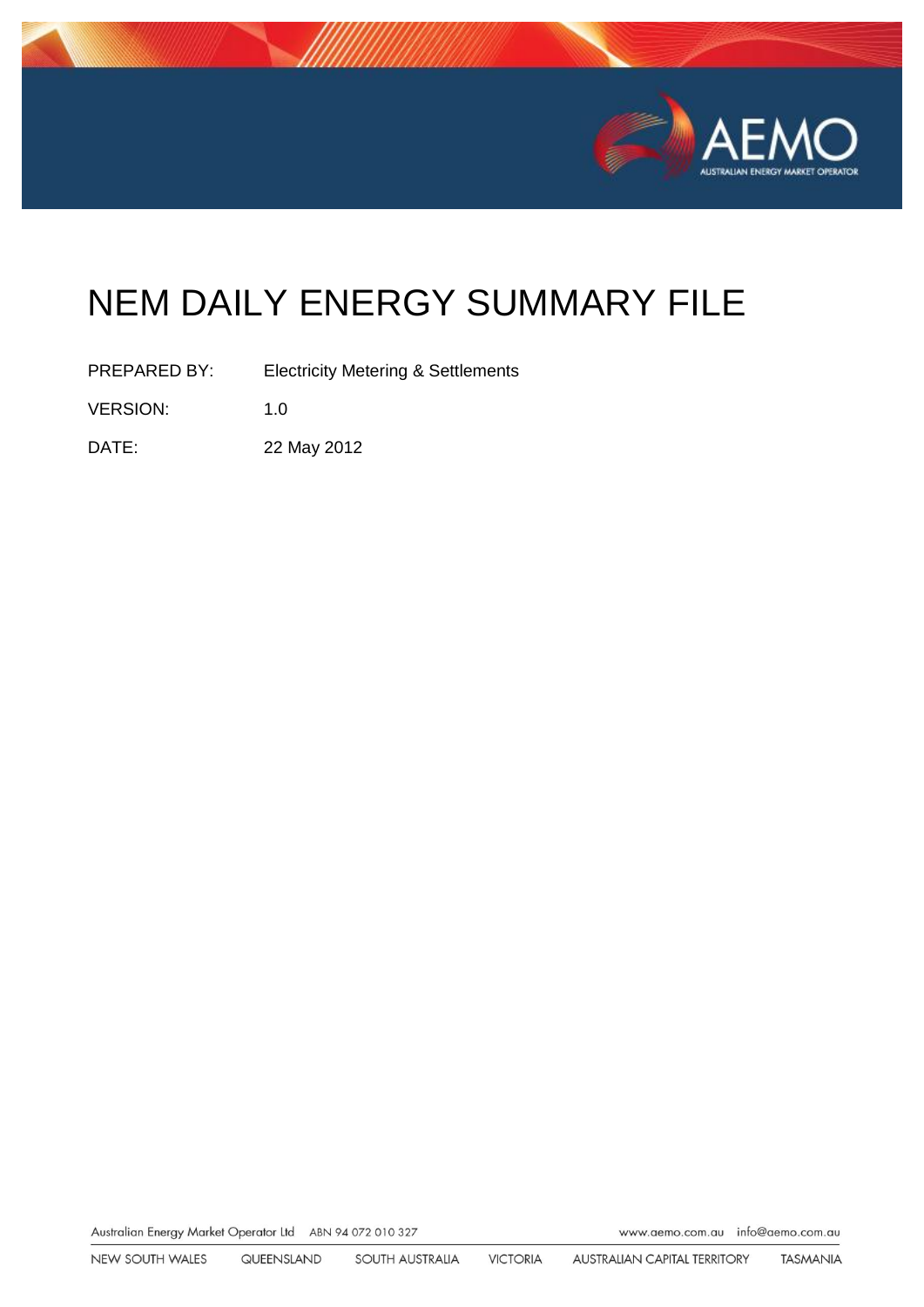

#### *Disclaimer*

*This document is made available to you on the following basis:* 

- *(a) Purpose - This document is provided by the Australian Energy Market Operator Limited (AEMO) to you for information purposes only. You are not permitted to commercialise it or any information contained in it.*
- *(b) No Reliance or warranty - This document may be subsequently amended. AEMO does not warrant or represent that the data or information in this document is accurate, reliable, complete or current or that it is suitable for particular purposes. You should verify and check the accuracy, completeness, reliability and suitability of this document for any use to which you intend to put it and seek independent expert advice before using it, or any information contained in it.*
- *(c) Limitation of liability - To the extent permitted by law, AEMO and its advisers, consultants and other contributors to this document (or their respective associated companies, businesses, partners, directors, officers or employees) shall not be liable for any errors, omissions, defects or misrepresentations in the information contained in this document, or for any loss or damage suffered by persons who use or rely on such information (including by reason of negligence, negligent misstatement or otherwise). If any law prohibits the exclusion of such liability, AEMO's liability is limited, at AEMO's option, to the re-supply of the information, provided that this limitation is permitted by law and is fair and reasonable.*

*© 2010 - All rights reserved.*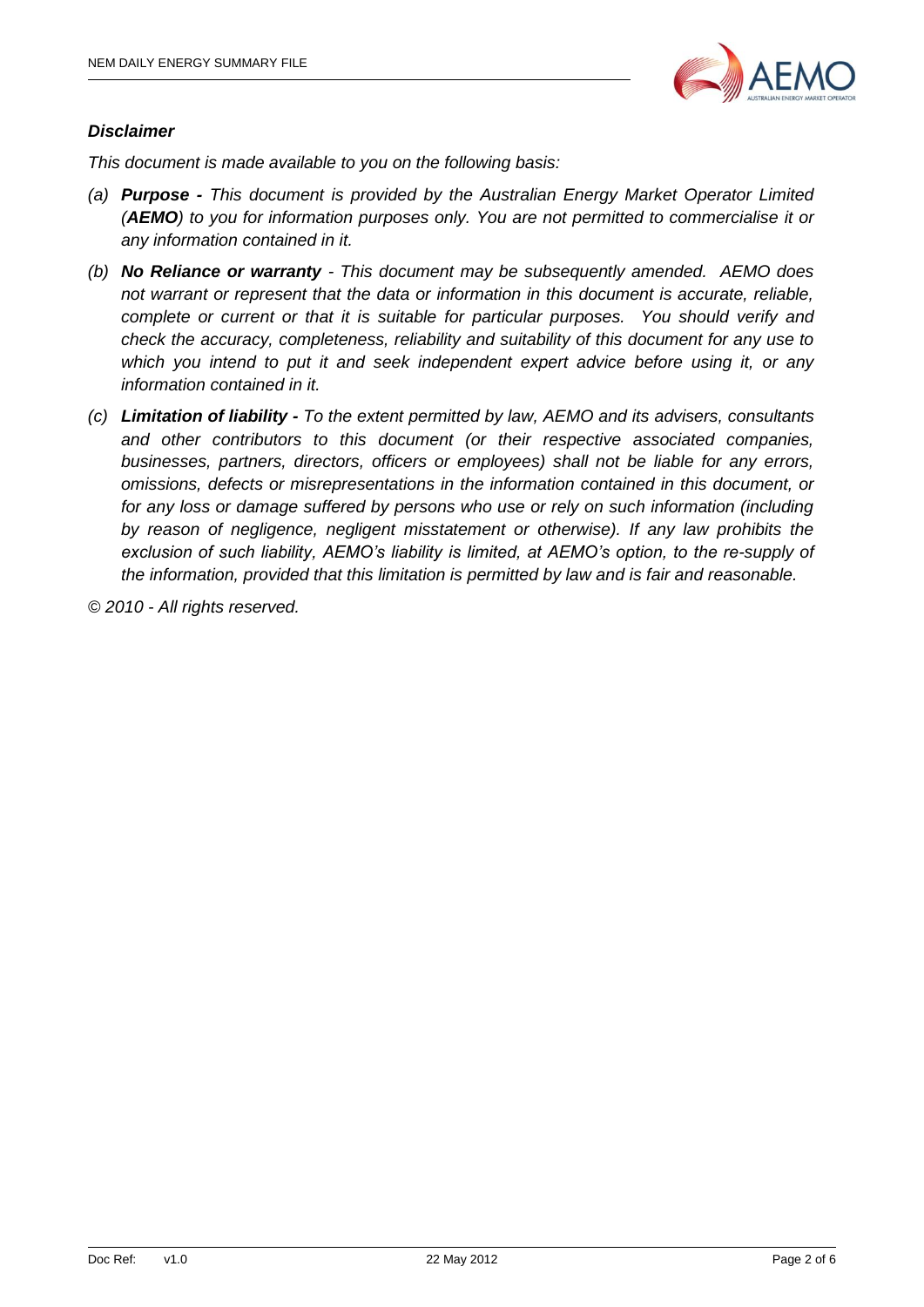

### Contents

| $2^{\sim}$     |  |
|----------------|--|
|                |  |
| $\overline{4}$ |  |
|                |  |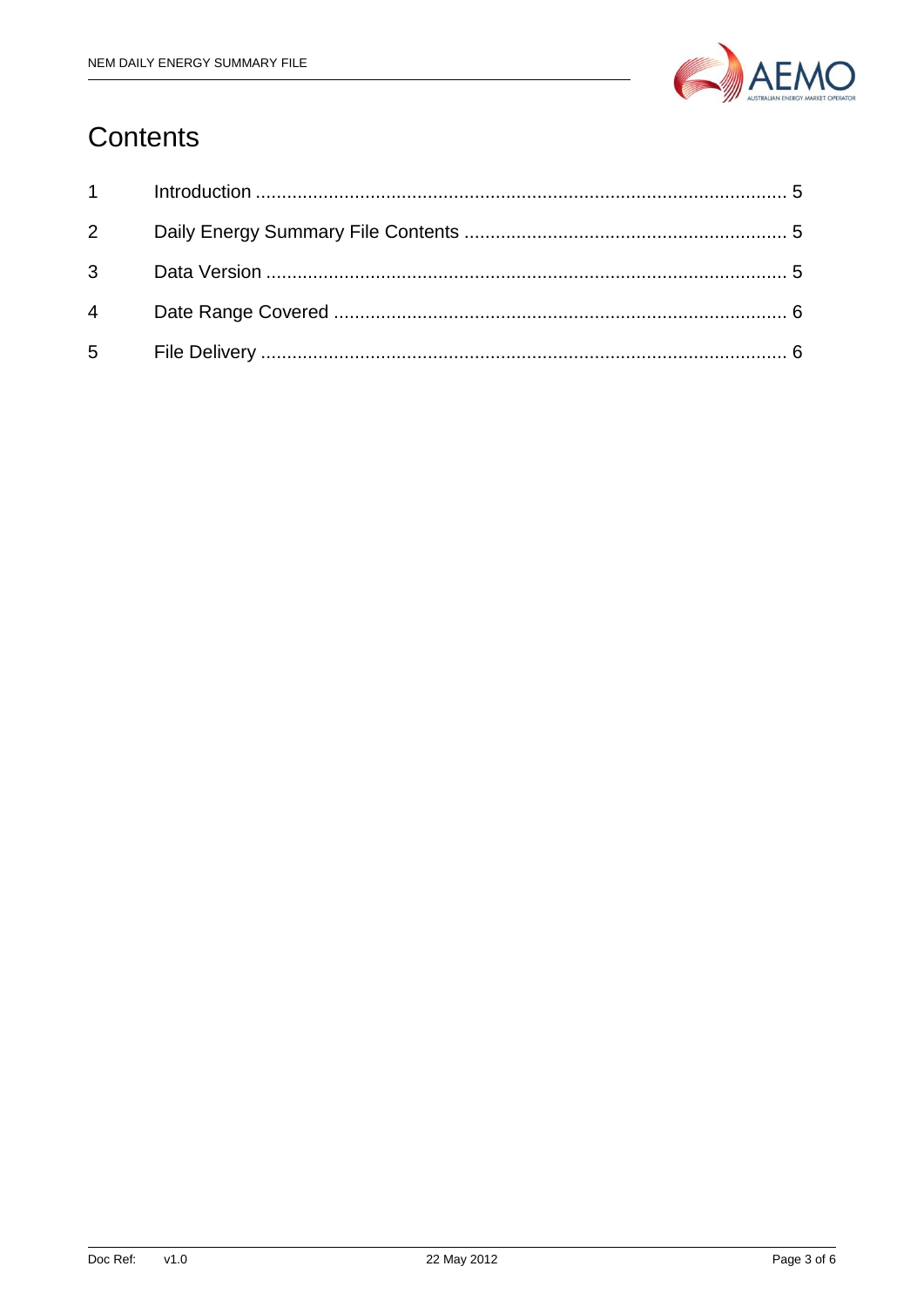

## Version Release History

| <b>VERSION</b> | <b>DATE</b> | <b>BY</b> | <b>CHANGES</b>   |
|----------------|-------------|-----------|------------------|
| 1.0            | 22/05/2012  | LindaM    | Initial version. |
|                |             |           |                  |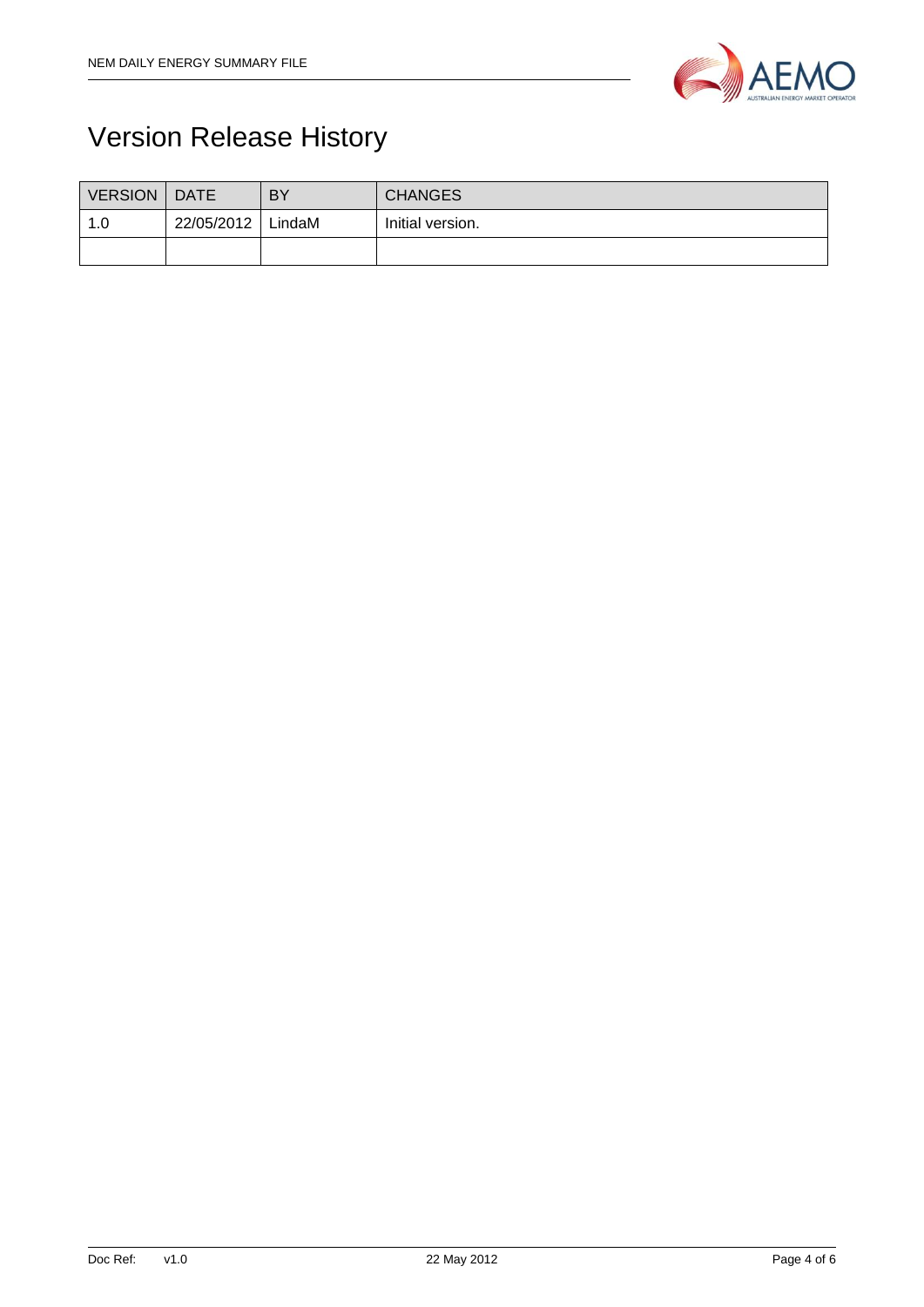

#### <span id="page-4-0"></span>**1 Introduction**

This document outlines the contents of the Daily Energy Summary files, which are part of the suite of National Electricity Market (NEM) data files published to Participants from the Electricity Market Management System (EMMS).

The files provide a source of historical daily energy (consumption and generation) by region for a period of at least one calendar year.

### <span id="page-4-1"></span>**2 Daily Energy Summary File Contents**

Daily Energy Summary data is published in two files:

- Public file **Data aggregated to a region level.**
- Confidential file Data aggregated to a region/Participant level (confidential to the relevant Participant).

The Daily Energy Summary data is derived from the BILLING\_DAILY\_ENERGY\_SUMMARY table in the EMMS Data Model.

The Daily Energy Summary files are csv files containing the information outlined in [Table 1](#page-4-3) below.

| rable T Daily Energy Gammany The Contents<br><b>Field Name</b> | Description                                                                                                                                                              |
|----------------------------------------------------------------|--------------------------------------------------------------------------------------------------------------------------------------------------------------------------|
| <b>SETTLEMENTDATE</b>                                          | Settlementdate.                                                                                                                                                          |
| <b>CONTRACTYEAR</b>                                            | Billing contract year.                                                                                                                                                   |
| WEEKNO                                                         | Billing week number.                                                                                                                                                     |
| <b>BILLRUNNTYPE</b>                                            | The billing status of the data published. Will be one of PRELIM,<br>FINAL, REVISE[n], where n is the revision number to which the<br>data relates (eg REVISE1, REVISE2). |
| <b>BILLRUNNO</b>                                               | Billing run number.                                                                                                                                                      |
| <b>SETTLEMENTRUNNO</b>                                         | Settlement run number.                                                                                                                                                   |
| <b>PARTICIPANTID</b>                                           | Contained in the confidential file only.                                                                                                                                 |
|                                                                | The ParticipantID to which the data relates.                                                                                                                             |
| <b>REGIONID</b>                                                | The RegionID to which the data relates.<br>Will be one of NSW1, QLD1, SA1, TAS1, VIC1.                                                                                   |
| CUSTOMER_ENERGY_PURCHASED                                      | Customer energy purchased (MWh) on the specified<br>Settlementdate for the specified Region and (for confidential data)<br>Participant.                                  |
| GENERATOR_ENERGY_SOLD                                          | Generator energy sold (MWh) on the specified Settlementdate for<br>the specified Region and (for confidential data) Participant.                                         |
| GENERATOR_ENERGY_PURCHASED                                     | Generator energy purchased (MWh) on the specified<br>Settlementdate for the specified Region and (for confidential data)<br>Participant.                                 |

<span id="page-4-3"></span>*Table 1 Daily Energy Summary File Contents*

#### <span id="page-4-2"></span>**3 Data Version**

The data published in the Daily Energy Summary files is the most recent data available at the time that the files were created. That is, for each settlementdate in the file, the data published is from the most recent billing run that was posted **BEFORE** the day on which the files were created. For